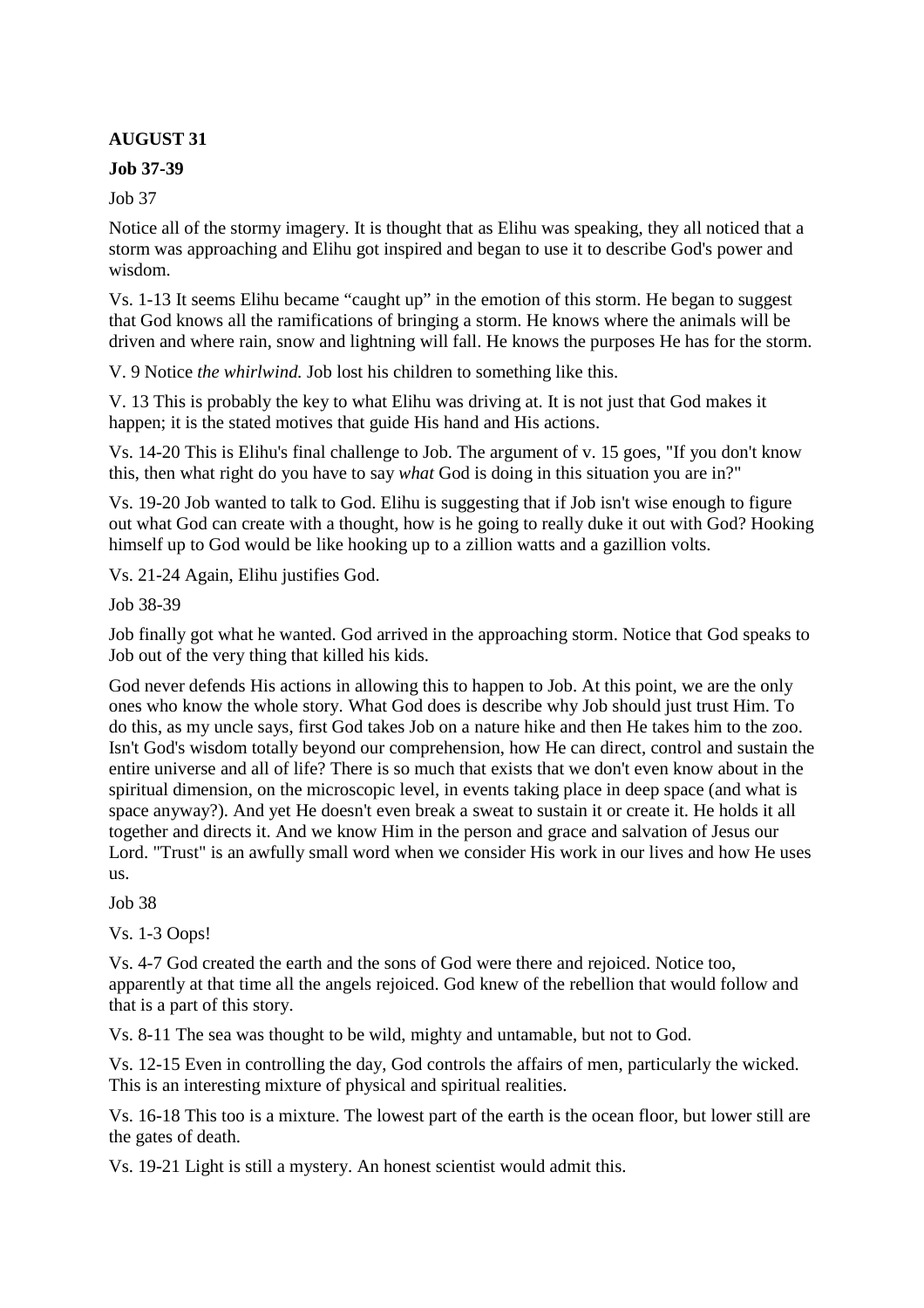Vs. 22-24 Somehow I don't think Job knows the answer to this one.

Vs. 25-30 Does the rain have a father? Not only that, the mechanism in the creation of rain is still a theory. But it's OK because God knows.

Vs. 31-33 According to Genesis, God created all of this in 24 hours and he did it for us.

Vs. 34-38 This is intricacy beyond our thinking. It is beyond Matthew 10:29, *Are not two sparrows sold for a penny? And not one of them will fall to the ground apart from your Father.* But it is all seen and understood and planned by God.

Vs. 39-41 Now God takes Job to the zoo. This probably should have been the start of chapter 39. Both the king of the beasts and a scavenger rely on God for their food, and He orders it all according to His wisdom.

Job 39

Vs. 1-4 Apparently there are particular breeds of mountain goats where this is still a mystery. God is responsible for this secret.

Vs. 5-8 I never think about wild donkeys, but God was responsible for their scorn and ranging. It was ordered by His wisdom.

Vs. 9-12 In God's wisdom, He ordained this strength and independence to remain untamed.

Vs. 13-18 In God's wisdom He made her foolish and fast. Who are we to judge?

Vs. 19-25 Not only is the horse a great domestic animal, but it has an instinct for battle. Who knew? God made the horse this way.

Vs. 26-30 And then there is the eagle, or vulture, or both. It is all in God's sovereign control.

The point in all of this is that God's infinite wisdom and intricate sovereignty are so great, that we should trust Him for what we don't understand. If we know God in Christ, we know His love, His salvation and His work on this planet of death. That should be enough for us to trust Him completely, and take up our death daily and follow Him in the harvest.

# **2 Corinthians 4:13-5:10**

In Paul's recent suffering he was overwhelmed by the emotions of certain death, and then added to this was all the distress and conflict he felt with the church in Corinth. Through that experience of suffering ("death"), the Lord gave Paul what he needed to speak to this church. That was an interesting way to prepare Paul.

2 Corinthians 4:13-18

Vs. 13-15 In order to understand this you have to read Psalm 116. Paul is quoting v. 10. It is a psalm of deliverance. I bet Paul read that over and over during this time. Paul expected the leaders and people in Corinth to understand this reference since this was a very Jewish church.

Paul is saying that he and those with him shared the same experience as the psalmist. Even though they were threatened, they still believed and went on speaking for God. Paul says here that they kept on because they knew they would be raised with Christ. Paul knew that God would use that experience, however it turned out, to bring His grace further and to bring glory to His name.

Vs. 16-18 This is very much like what Jesus told His disciples. Jesus said they shouldn't fear those who could only kill the body. It was in all of His teaching that we are to live for the kingdom and leave the rest to Him. It also reminds me of Jesus telling Peter that Peter couldn't follow Jesus "now," but that he would follow later. The destination wasn't death, but the Father's presence. The reason Peter couldn't follow was the work of redemption; but rightly understood, it gave Peter something to look forward to when his work was done.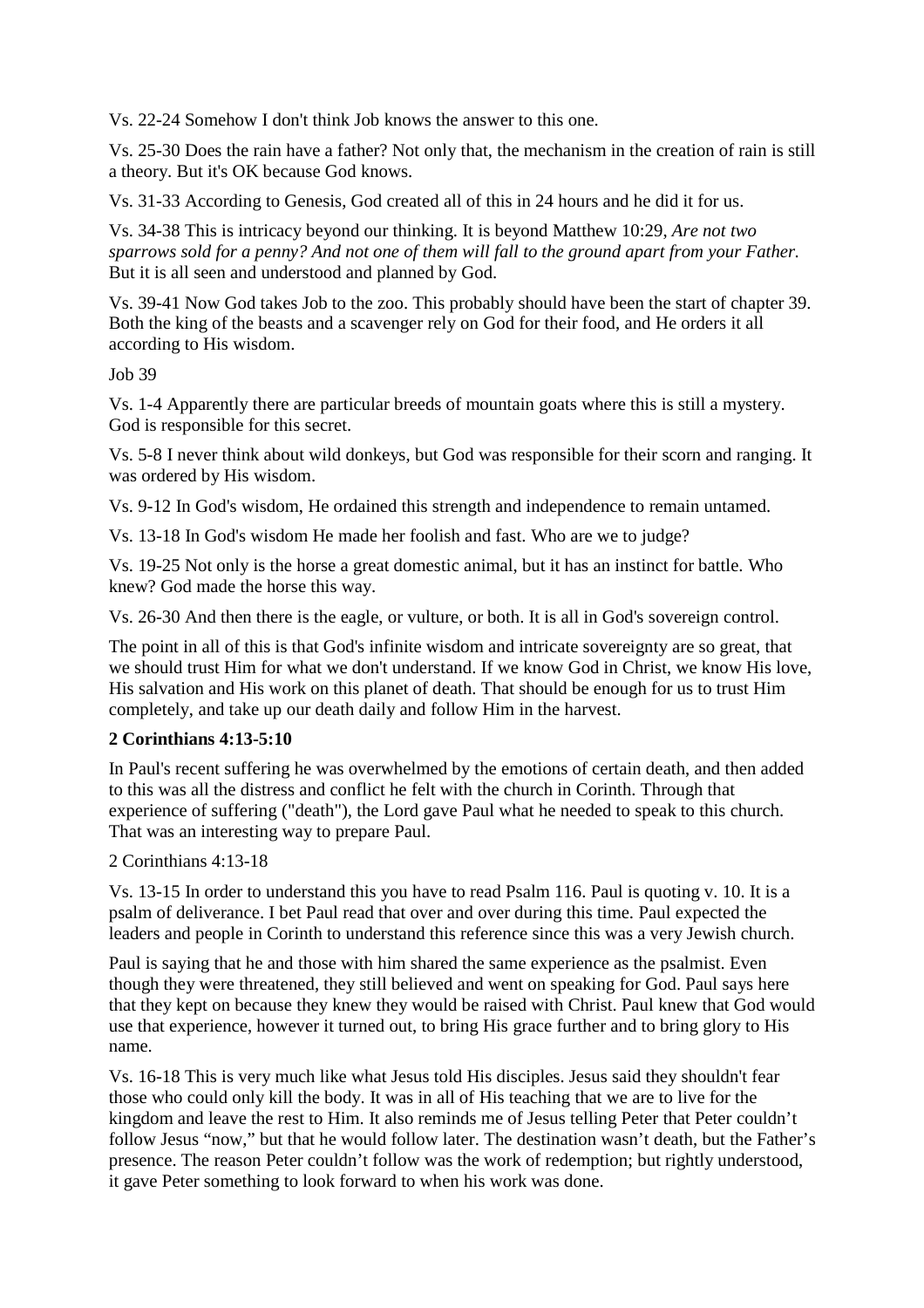Based on the resurrection and the spiritual reality given by God, we can risk it all for Him. Notice that the Spirit can use the suffering of today to cause daily renewal and preparation.

V. 18 This assumes that a disciple following Christ in the harvest is learning to see the spiritual. This is not automatic. Many church goers are lost on earth and do not see God working to redeem, much less see their part in it.

### 2 Corinthians 5:1-10

This section explains vs. 16-18. The point is that the body must die, but God uses that daily process of death to produce all sorts of wonderful things. I would say though, that this process of death and renewal only really happens if our eyes are on the harvest and the eternal plan that God is working through Christ, through us, in this world.

V. 1 Notice the contrast between the tent and the house. Remember 1 Corinthians 15:42.

Vs. 2-5 It is normal for us to groan while we are in this body, but this isn't just any groaning. We all groan. The context of Paul's groaning wasn't just his arthritis; it was his work on earth for Christ and the difficulty of following Christ bearing the body of death. It is a spiritual understanding of what is happening in life, understanding this body of death and understanding that our hope is in the resurrection. Read Romans 8:23. It seems kind of funny to say this, but if a person isn't groaning inwardly, it is very likely they are not in the harvest, or a disciple. They really don't have a very present longing for the resurrection. Because of God's promises to us and the Spirit who is the guarantee, we know that God is with us and we will be raised. Having a hope like this allows us to "leave it all" in the harvest. Not to have this groaning and longing might mean we are too happy enjoying earth.

Vs. 6-10 So this is why Paul has that positive attitude. *For to me to live is Christ, and to die is gain.* <sup>22</sup>*If I am to live in the flesh, that means fruitful labor for me. Yet which I shall choose I cannot tell.* <sup>23</sup>*I am hard pressed between the two. My desire is to depart and be with Christ, for that is far better.* <sup>24</sup>*But to remain in the flesh is more necessary on your account.* (Philippians 1:21-24)

V. 9 Notice our aim as we live and work in the harvest. Therefore there is not fear, but instead, expectation when we get to v. 10.

V. 10 Paul saw this as a positive thing. This entire spiritual perspective and the spiritual life Paul is talking about here can only be found following Christ in the harvest, reaching out to the lost and making disciples, who make disciples. If a person is not involved in that, they can never arrive at this heart and mind for Christ. It should be with joy that we stand before our returned Lord, offering back the "talent" He gave to us with its multiplied effect in the lives of others in the harvest. *His master said to him, `Well done, good and faithful servant. You have been faithful over a little; I will set you over much. Enter into the joy of your master.'* (Matthew 25:23)

#### **Psalm 44:9-26**

After having read the first eight verses yesterday, were you ready for this? Suddenly it seems like everything reads like Job.

Vs. 9-16 If Job's friends heard this, they would say the people sinned. The Lord used situations like this in the life of Israel to humble them. One event that comes to mind was when the Assyrians marched on Jerusalem when Hezekiah was king. The Assyrians were consuming Judah although the people were following God.

Vs. 17-22 But, like Job, they had not sinned. They had really been trying to follow. Unknown to them, God used this event to bring their hearts to a "critical mass" intensity in prayer and humility before the Lord.